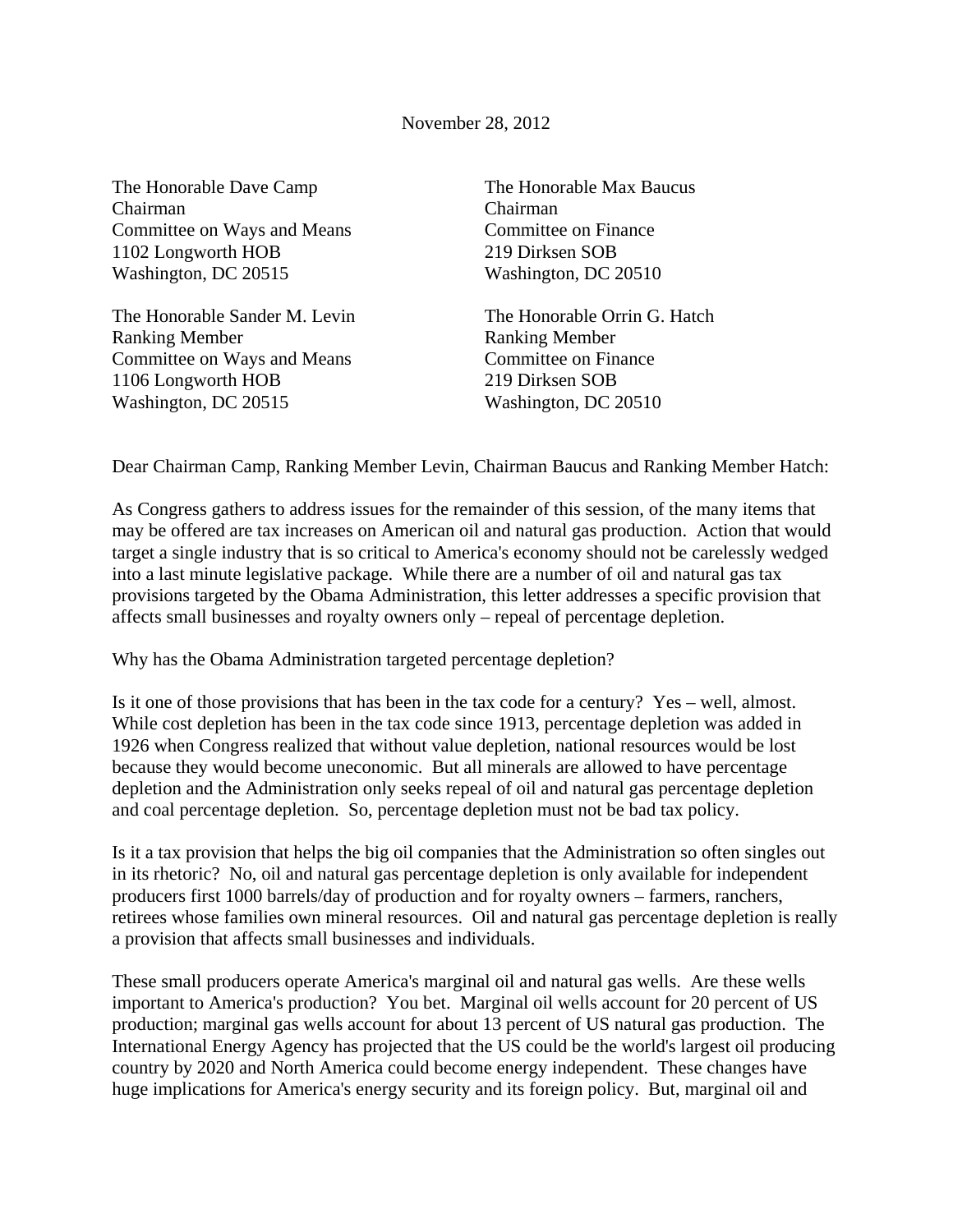natural gas production are an integral part. Loss of percentage depletion puts marginal well production in jeopardy.

Repealing percentage depletion would impact millions of royalty owners across the United States. Royalty owners exist in every state and Congressional District. Often, royalty payments are a major component of a royalty owner's income – particularly for retirees. Elimination of percentage depletion would have the unintended impact of harming these individuals.

So, what is the Administration's rationale for repealing oil and natural gas percentage depletion? Its budget request documents have justified repeal because when the provision "…encourages overproduction of oil and gas, it is detrimental to long-term energy security…." As an Administration that touts the importance of increased American oil and natural gas production, this seems like an oddly inconsistent justification.

What all this really says is that Congress should not make quick, precipitous decisions to change the tax code that could have fundamental negative effects on America's small business oil and natural gas producers and on royalty owners. These are not issues that should be changed in the Lame Duck session of Congress.

Sincerely,

**Barry** 

Independent Petroleum Association of America

Brian Petty

International Association of Drilling Contractors

Robbins

Arkansas Independent Producers and Royalty Owners

Doug Flanders

Colorado Oil and Gas Association

Ed Cross

Kansas Independent Oil & Gas Association

Frank Mortl Michigan Oil and Gas Association

Jerry Simmons

National Association of Royalty Owners

Kenny Jordan Association of Energy Service Companies

Rock Zierman California Independent Petroleum Association

Brad Richards

Illinois Oil & Gas Association

Don Briggs

Louisiana Oil & Gas Association

 $204$ Dave Galt

Montana Petroleum Association